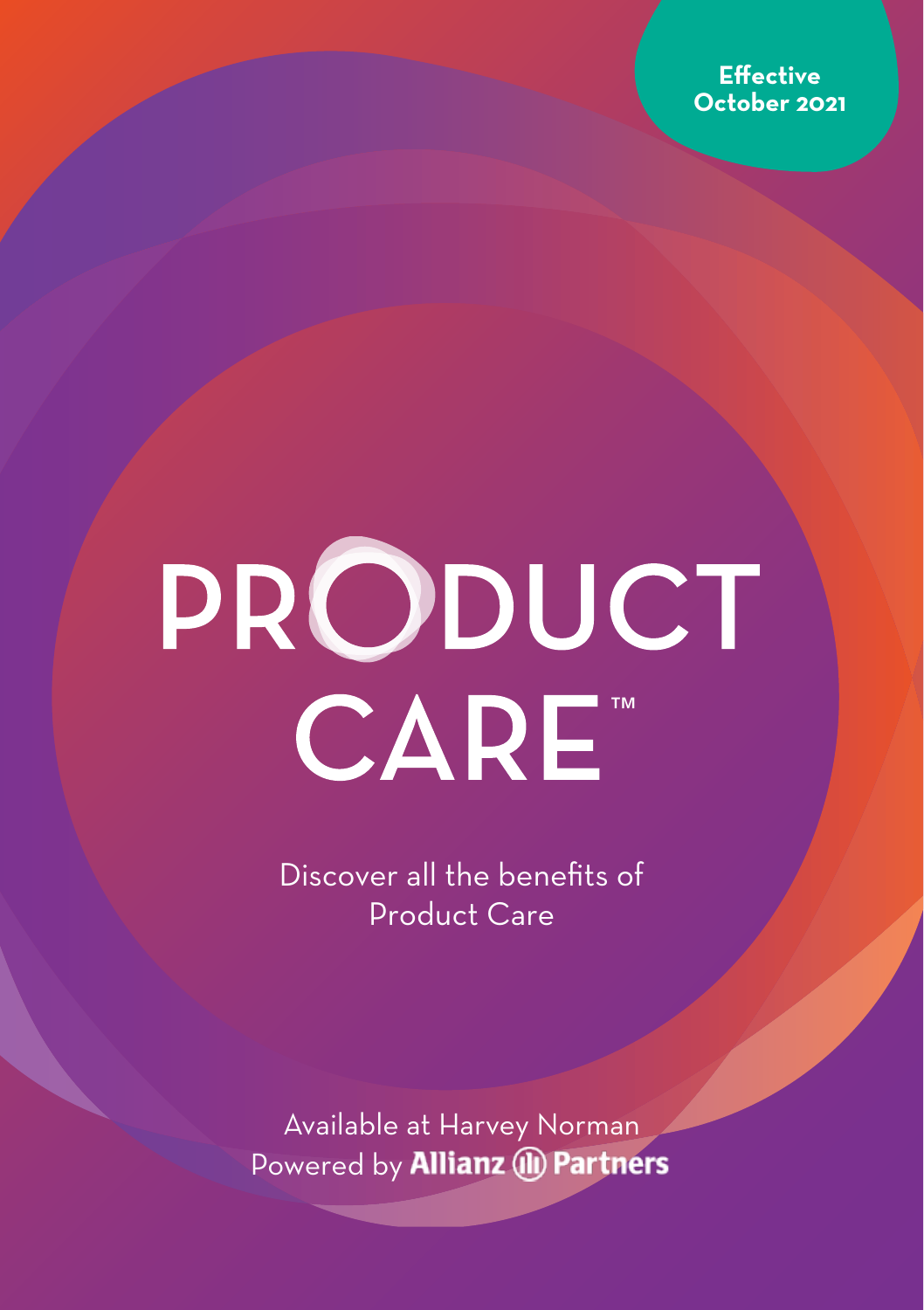## PRODUCT CARE™

#### **Discover all the benefits of Product Care \***

## $\left\langle \bigotimes \right\rangle$ , Protection  $\left\langle \bigotimes \right\rangle$  Support  $\sum_{n=1}^{\infty}$  Advantage

With Product Care You can relax knowing Your purchase comes with additional protection. Product Care covers all parts, labour and call out fees for repairs. Product Care will only use an authorized repairer network which means the job is done right the first time.

Our range of support options ensure You experience an easy and hassle free process when You need to talk to Us about Your Product Care Plan. If You are experiencing a fault, We will provide You with guidance and support every step of the way.



Having Product Care with Your purchase means that We will help You to enjoy Your new product even more, through such benefits as cover for Accidental Damage and surge protection.

## **PROTECTION**



#### 2, 3 or 4 Year Protection Terms Available

You can choose the length of Your Product Care to add additional benefits and protection for Your Product from the end of the manufacturer's warranty.

Choose from either 2, 3 or 4 years.



#### New for Old Replacement

If We cannot fix the product, We'll replace it. SPEC for SPEC.

#### Coverage for Wear & Tear & Environmental Factors

Product Care covers wear and tear\*, defects in materials and workmanship. It also covers breakdowns caused by dust and internal overheating.

\*Exclusions to wear and tear may apply, see page 12 for exclusions.



#### **Transferable**

If You sell Your Product, or provide it as a gift to someone, Your cover and any unredeemed entitlements can be transferred to the new owner. Simply contact Us to arrange transfer of ownership.



#### International Coverage

Product Care covers Your products anywhere in the world for up to  $\epsilon$ 150<sup>^</sup>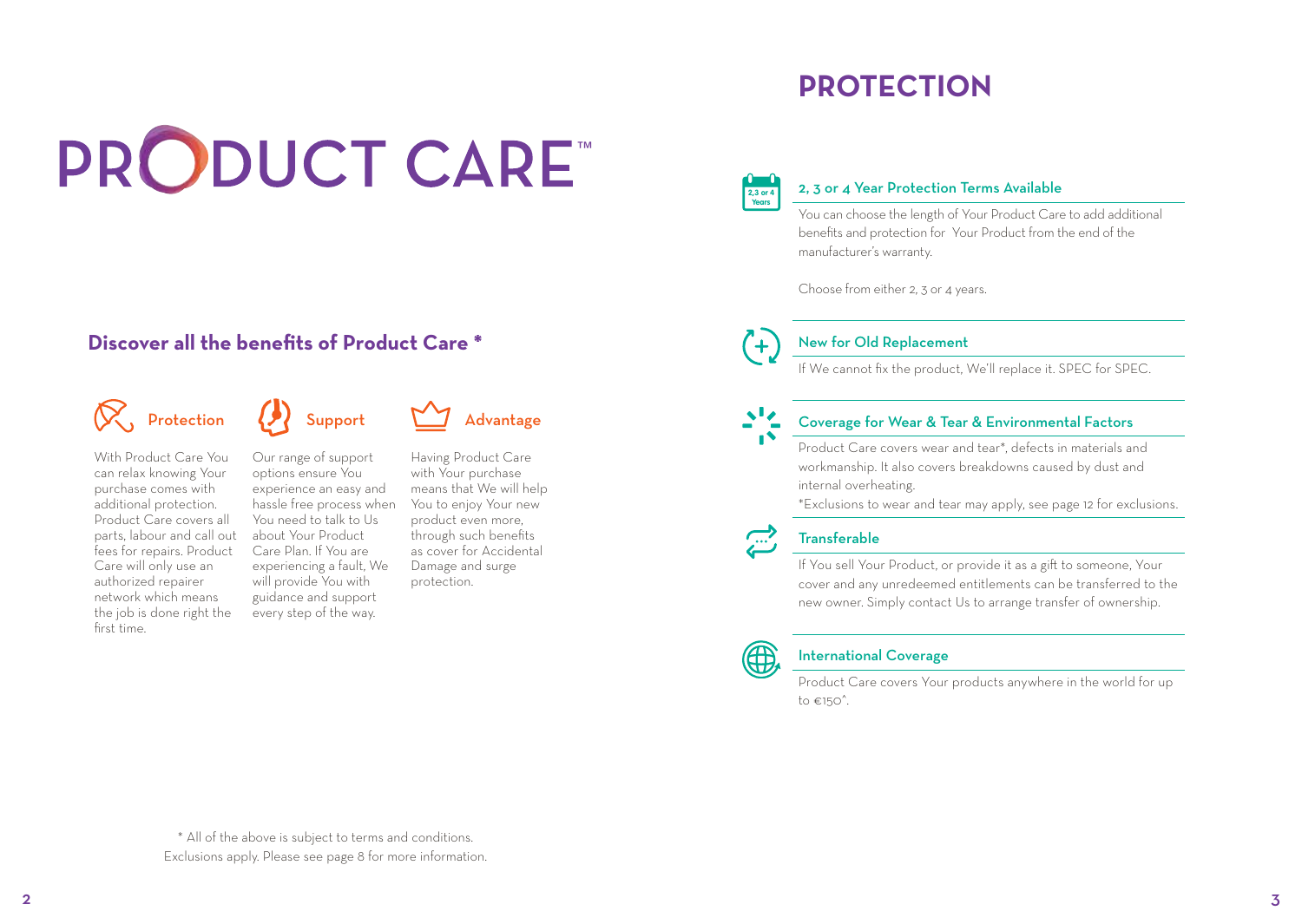## **SUPPORT**

You have access to a range of support options to ensure You get the most out of Your purchase.



#### Customer Care Team

Call 1800 200 503 to speak with Our Ireland based Customer Care team who are available to help You with any enquiries or questions You may have.

Our team are available:

Monday to Friday: 9:00am to 5:30pm

Closed Weekends and Public Holidays



#### Easy Claim Process

Making a claim is simple and We are here to help You through every step of the process. Simply:

- 1. Register Your claim online at www.productcareclaims.ie or call Our Customer Care team on 1800 200 503
- 2. Have Your original purchase receipt handy to register the details of Your claim
- 3. Please have a description of Your fault ready for Our Customer Care team
- 4. Let Us take care of the rest!

#### **For all enquiries, to transfer ownership or to lodge a claim contact Us on:**

**1800 200 503** Monday to Friday

9.00am to 5.30pm (Excluding public or bank holidays) or email customerservice@brightsideco.ie You can also register Your claim online, 24 hours a day, by visiting **www.productcareclaims.ie**

| <b>International Enquiries</b> |               |  |
|--------------------------------|---------------|--|
| <b>AUSTRALIA</b>               | 1800 810 118  |  |
| <b>NEW ZEALAND</b>             | 0800 848 444  |  |
| <b>SINGAPORE</b>               | 1800 438 6393 |  |
| <b>MALAYSIA</b>                | 1800 882 238  |  |
| <b>SLOVENIA</b>                | 08 01 018     |  |
| <b>NORTHERN IRELAND</b>        | 084 5301 5409 |  |
|                                |               |  |

### **ADVANTAGE**

Take advantage of exclusive benefits that are only available to Product Care Policyholders.



#### Accidental Damage Cover\*

Product Care covers You for accidental drops, spills, cracked screens and unintentional accidents for 12 months.



#### Food Spoilage Cover\*

If Your Product is a fridge or freezer, Product Care will cover up to €150 for any food spoilage that occurs as a result of a covered fault.



#### Laundry Cover\*

If Your Product is a washer or dryer, Product Care will cover up to €50 for laundry expenses if Your Product is out for service for more than 10 days from the time You notify Us of the fault.



#### No Lemon Guarantee\*

If Your Product costs more than €200 and has had two qualified service repairs and requires a third during the term of the plan, Your Product will be replaced.



#### Surge Protection Cover\*

Product Care offers cover against breakdowns from electrical interference, power surges or voltage fluctuations.

> \* All of the above is subject to terms and conditions. Exclusions apply. Please see page 8 for more information.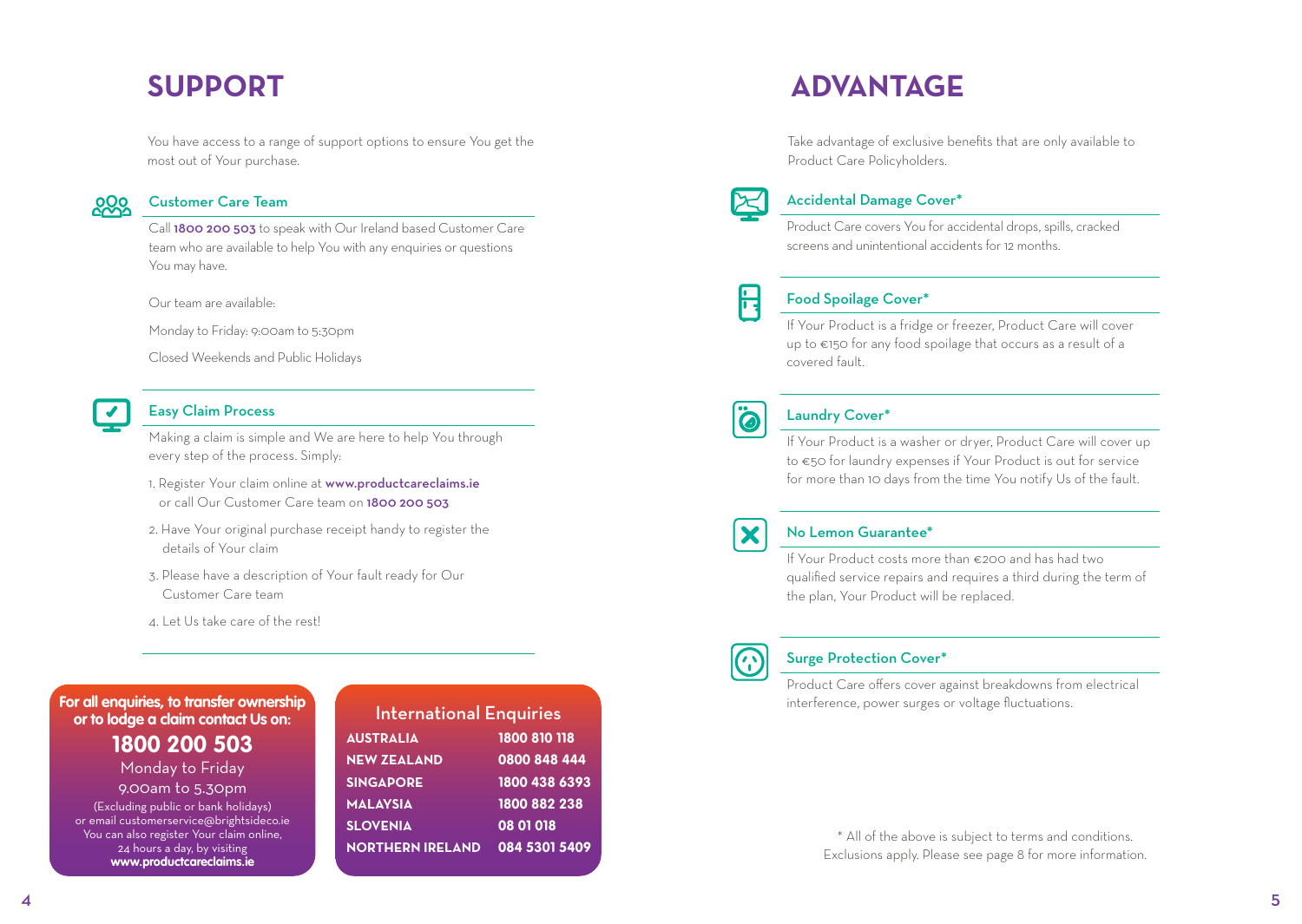#### **Frequently Asked Questions**



| <b>Frequently Asked Questions</b>                                         |                                                                                                                                                                                                                                                                                                                                                                               | You can lodge a claim or<br>make an enquiry 24/7 at<br>www.productcareclaims.ie                                                                                                                                                                                                |
|---------------------------------------------------------------------------|-------------------------------------------------------------------------------------------------------------------------------------------------------------------------------------------------------------------------------------------------------------------------------------------------------------------------------------------------------------------------------|--------------------------------------------------------------------------------------------------------------------------------------------------------------------------------------------------------------------------------------------------------------------------------|
| <b>What faults</b><br>am I protected<br>against?                          | You are protected against all electrical, electronic and<br>mechanical faults Your Product may suffer. For Product Care<br>customers We also cover faults caused by dust, internal<br>humidity, wear and tear (not including batteries in Hearables or<br>User Replaceable Batteries in cordless vacuums). Accidental<br>Damage, and any defects in materials and workmanship |                                                                                                                                                                                                                                                                                |
|                                                                           |                                                                                                                                                                                                                                                                                                                                                                               |                                                                                                                                                                                                                                                                                |
| When does<br>my cover start?                                              | The date that Your cover starts will depend on the date of Your<br>purchase. Your Extended Warranty Cover starts the day after<br>Your manufacturer's warranty expires. Your Accidental Damage<br>Cover starts from the date of Your purchase. (not including the<br>No Cover Period, *See Page 10)                                                                           |                                                                                                                                                                                                                                                                                |
|                                                                           |                                                                                                                                                                                                                                                                                                                                                                               |                                                                                                                                                                                                                                                                                |
| What information<br>should I have<br>handy before I<br>register my claim? | handy when calling Our customer care line:                                                                                                                                                                                                                                                                                                                                    | In order for Us to provide You with an easy and hassle free claim<br>registration process, We ask that You have the following items                                                                                                                                            |
|                                                                           | • A copy of Your original proof of purchase;                                                                                                                                                                                                                                                                                                                                  |                                                                                                                                                                                                                                                                                |
|                                                                           | • Your Product brand, model and serial number:                                                                                                                                                                                                                                                                                                                                |                                                                                                                                                                                                                                                                                |
|                                                                           | • A description of the fault and/or details of the damage; and                                                                                                                                                                                                                                                                                                                |                                                                                                                                                                                                                                                                                |
|                                                                           | · Your contact details, including phone and / or email.                                                                                                                                                                                                                                                                                                                       |                                                                                                                                                                                                                                                                                |
|                                                                           |                                                                                                                                                                                                                                                                                                                                                                               | ٠J.                                                                                                                                                                                                                                                                            |
| Am I covered<br>overseas?                                                 | Your Product is covered in any country where a Harvey<br>Norman®, Domayne® or Joyce Mayne® store exists. These<br>and Your Product suffers a failure or fault as stated in the<br>coverage section, we will cover it if the cost of repair is<br>€150 or less*.                                                                                                               | countries include Ireland, Australia, New Zealand, Singapore,<br>Malaysia, Slovenia and Croatia*. If you are in any other country                                                                                                                                              |
|                                                                           |                                                                                                                                                                                                                                                                                                                                                                               |                                                                                                                                                                                                                                                                                |
| <b>What faults</b><br>are not covered?                                    | period or Accessories such as, but not limited to, on-ear<br>headphones, over-ear headphones, microphones, cords and<br>wear and tear. For a complete list of exclusions please read<br>the Terms & Conditions at the back of this booklet.                                                                                                                                   | Your Product Care does not include cover for Faults or failures<br>covered by the manufacturer during the manufacturer's warranty<br>cables, ancillary game controllers and memory cards. Faults with<br>User Replaceable Batteries, including but not limited to battery<br>" |
|                                                                           | aboug is subject to terms and conditions set of                                                                                                                                                                                                                                                                                                                               |                                                                                                                                                                                                                                                                                |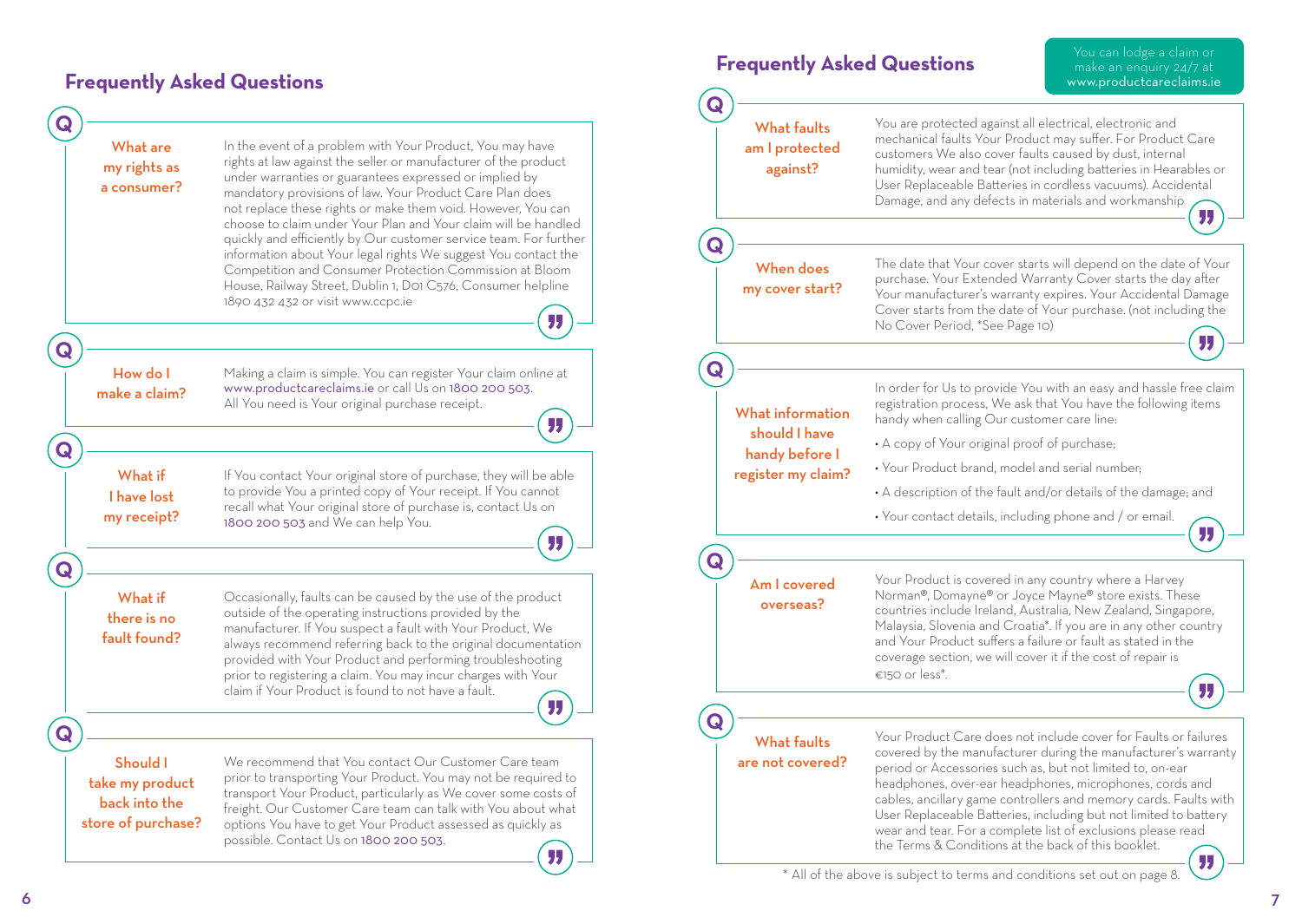#### **Terms and Conditions of Your purchase of Your Product with Product Care**

#### Thank You for choosing to protect Your Product with a Product Care Plan.

Please ensure that You keep Your Original Documents that record the purchase of both Your Product and this Product Care Plan. The Original Documents constitute proof of the purchase, and in the event of a claim the Original Documents may need to be produced.

Your Product Care Plan is underwritten by AWP P&C S.A. – Dutch Branch, trading as Allianz Partners Europe, located at Poeldijkstraat 4, 1059 VM Amsterdam, the Netherlands, Corporate identification No 33094603, is registered at the Dutch Authority for Financial Markets (AFM) No 12000535 and is authorised by L'Autorité de Contrôle Prudentiel et de Résolution (ACPR) in France and authorised by the Central Bank of Ireland for conduct of business and administered in Ireland by Frith Service Contracts Ltd, Business Number 373654 (trading as Brightside), who is registered and regulated by the Central Bank of Ireland under No C51103. Product Care is provided by the Retailer of the product.

The protection provided to You under Your Product Care Plan is subject to the terms and conditions specified below.

#### **Your Eligibility**

You must be 18 years or older to purchase a policy.

#### **Terms and Conditions**

#### **General**

If You have purchased more than one product on the same purchase receipt, then Your Product Care Plan will only cover those products specifically described on the purchase receipt and/or Tax Invoice. Product Care is available at the time of purchase of Your Computer or Electrical goods.

#### **Term**

The term of Your Plan will be clearly stated on Your Original Documents and is effective from the Purchase Date of Your Product. For all products with a purchase price more than €200 the term of Your Plan may be:

- 2, 3 or 4 years as specified on Your Original Documents; or
- 7 years from the date You purchase Your Product, inclusive of any manufacturer's warranties provided; or
- 5 years from the date You purchased Your Product for OLED televisions, inclusive of any manufacturer's warranty period; or
- If the manufacturer's warranty is less than 12 months, then a period of twice the term of the manufacturer's warranty will apply for Your Plan. For example, if the manufacturer's warranty equals 3 months, then the term of Your Product Care Plan equals 6 months.

If Your Product has a purchase price under €200, the term of Your Plan will be 2 years effective from the expiry of the manufacturer's warranty period.

#### **What is Covered**

Your Plan covers the cost of parts and labour to repair Your Product in the event Your Product fails to properly operate due to:

a) Mechanical or Electrical Failure;

- b) A defect in materials or workmanship;
- c) Normal wear and tear\* that affects the functionality or operation of Your Product, including cover for wear and tear on Non-User Replaceable Batteries.
- d) Dust, internal overheating, internal humidity or condensation;
- e) Electrical interference, power surge or voltage fluctuation.
- If Your Product costs more than €200, We will protect You against these faults until the expiry date of Your Plan, or until Your Product is replaced with a new product of Our choosing.

In the event that Your Product costs less than €200, We will always replace with a new product of Our choosing rather than repair it.

The maximum amount payable by Us under Your Plan shall not exceed the Original Purchase Price of Your Product (inclusive of VAT) per claim.

\*See page 12 for wear and tear exclusions

#### **Accidental Damage Cover**

If Your Product is accidentally damaged during the 12 months (save for the No Cover Period) following the Purchase Date of Your Product, We will, at Our discretion, repair Your Product or replace Your Product, subject to any applicable Administration Fees, No Cover Period, terms and conditions, exclusions and limitations of Your Product Care Plan.

If Your Product is repaired it may be repaired with new or refurbished parts. If in Our view it is not possible or economical to repair Your Product, then We will replace Your Product in accordance with the Replacement Terms below. Where only a part or parts of Your Product has been damaged, We will only pay for the repair or replacement of that particular part or parts.

You will be required to pay an applicable Administration Fee each time You make a claim under Accidental Damage Cover. The applicable Administration Fee is determined by the Original Purchase Price of Your Product:

• If Your Product's Original Purchase Price is more than €500 You will be required to pay an Administration Fee of €100; or • If Your Product's Original Purchase Price is €500 or less You will be required to pay an Administration Fee of €50. • If Your Product's Original Purchase Price is €200 or less You will be required to pay an Administration Fee of €25.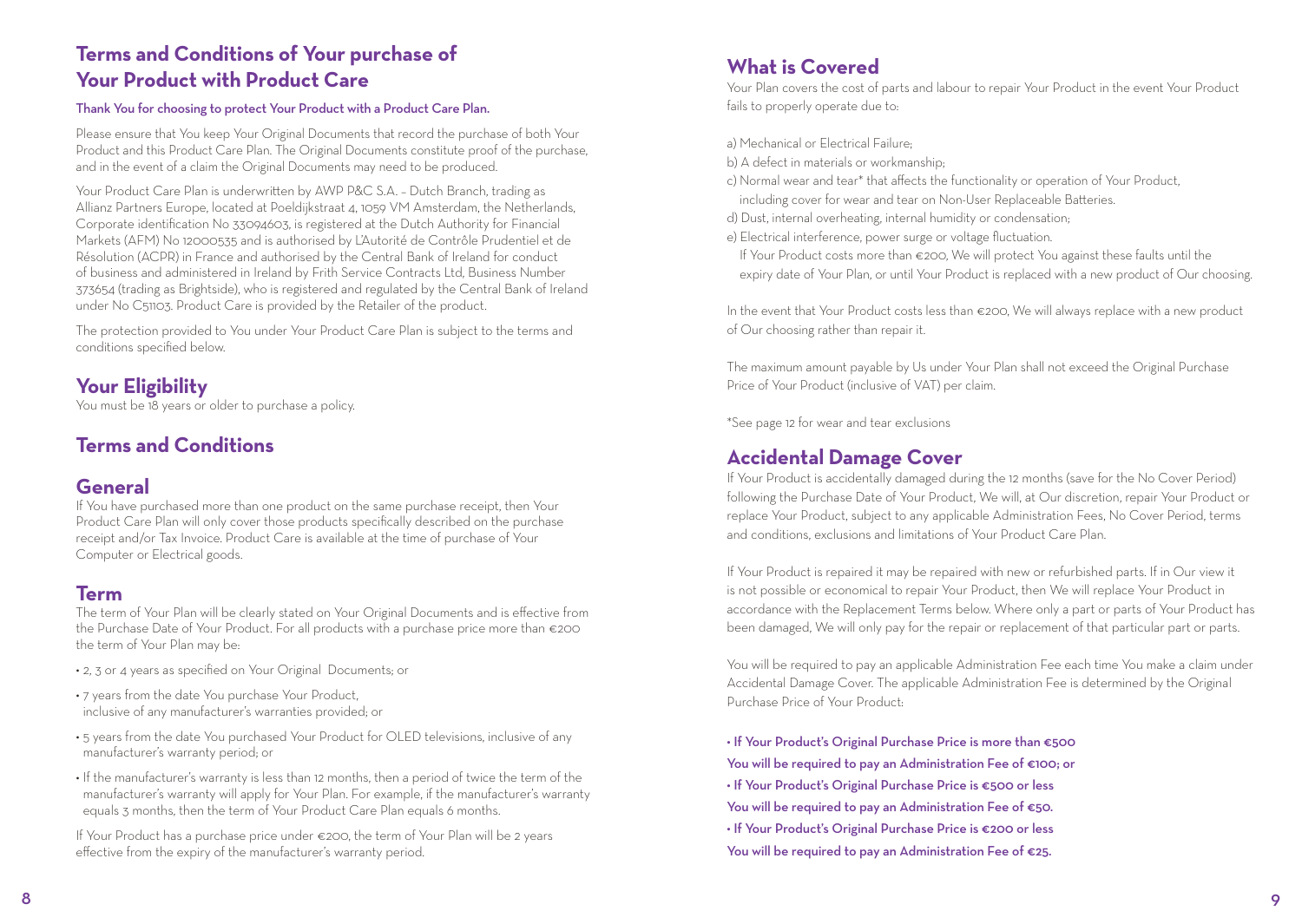#### **Accidental Damage Cover continued...**

Subject to the No Cover Period, Accidental Damage Cover commences on the date You purchase Your Product Care Plan. You will not be able to claim further under Accidental Damage Cover when:

- 1) 12 months (save for the No Cover Period) have elapsed from the date You purchased Your Product Care Plan;
- 2) You receive a Replacement Item where Your Product is replaced following a valid claim under Accidental Damage Cover (Note that the whole Plan will also come to an end);
- 3) You have made 2 valid claims for repair of Your Product under Accidental Damage Cover. Your Cover under Accidental Damage and Your Product Care Plan will end if Your Product is replaced by Us with a Replacement Item.

Your Cover under Accidental Damage and Your Product Care Plan will also end if We repair Your Product twice under Accidental Damage. However, where Your Product is repaired, Your Plan will not automatically come to an end and You may claim during the Term of Your Product Care Plan, subject to its terms and conditions.

Accidental Damage Cover is for hardware only. Accidental Damage cover does not cover items such as docking stations, external modems, external speakers, secondary monitors, external mouse, external keyboard on notebooks, externally-attached devices, components, cases, monitors, wall mounts or wiring classified by Us as 'accessories' or 'consumables' and not built in or on the base unit, such as light bulbs, ceiling mount kit, memory disks or disk, disposable memory devices, carrying cases or stylus pens, or any other parts/components requiring regular maintenance.

#### **No Cover Period**

We will not cover You under Accidental Damage Cover for the first 30 days from the commencement of the Period of Cover (i.e. the date You purchase Your Plan). If Your Product suffers Accidental Damage during the No Cover Period, this is considered to be a Pre-existing Condition and renders the product ineligible for cover under Accidental Damage Cover.

#### **Replacement Terms**

If Your Product cost more than €200 and it is not economical for Us to repair Your Product and at Our sole discretion, We may replace Your Product with a new product that is its nearest equivalent. In the event that We replace Your Product, We will take into account features, quality and specifications of the original item as well as availability of the technology. The value of the replacement product shall not exceed the Original Purchase Price You paid for Your Product. Due to changes in product technology and availability, the replacement product We supply may have a lower selling price and is not limited to the original manufacturer brand of Your original product. Replacement price differences, if any, will not be refunded. If We cannot repair Your Product or offer a suitable replacement, We may arrange for You a store credit for use with the Retailer or cash settlement. The value of any store credit or cash settlement that We give You will not exceed the Original Purchase Price of Your Product. The decision to repair, replace, offer a store credit or cash settlement is always at Our sole discretion.

If Your Product cost less than €200, and We cannot offer a suitable replacement, We may arrange for You a store credit for use with the Retailer or cash settlement. The value of any store credit or cash settlement that We arrange for You will not exceed the Original Purchase Price of Your Product. The decision to replace, offer a store credit or cash settlement is always at Our sole discretion. If Your Product is replaced, a store credit is given or a cash settlement is made, this shall constitute fulfilment of this Plan and the faulty product will become Our property.

#### **No Lemon Guarantee**

If You have purchased a product costing more than €200 and Your Product has had 2 qualified service repairs under Your Plan and requires a 3rd qualified service under Your Plan, We will replace Your Product in accordance with the Replacement Terms above.

If You have purchased a product costing less than €200, We will replace Your Product the first time it fails in accordance with the Replacement Terms above.

#### **Freight**

If You have purchased a product costing more than €200 and Your Product requires servicing, under Your Plan We will cover freight both to and from Our designated service centre where:

a) The gross weight of Your Product is 5kgs or less; and b) You live more than 20km from Our designated service centre.

An example of items on which freight would be covered include, but is not limited to, notebook computers, tablets and connected health wearables.

If You have purchased a product costing less than €200, under Your Plan We will cover any freight costs associated with the assessment or replacement of Your Product.

In most circumstances, We will arrange and cover the cost of freight upfront.

If Your Product is located outside the Republic of Ireland, We will not cover the cost of freight or delivery back to the Republic of Ireland.

#### **Food Spoilage**

If Your Product is a fridge or freezer, We will cover You up to a value of €150 for any food spoilage that occurs as a result of a defect as stated in the What is Covered section. You will be required to supply credible supporting documentation as proof of Your loss.

The value of €150 is the limit of food spoilage cover during the Term of Your Plan.

#### **Laundry**

If Your Product is a washing machine or dryer, We will cover You up to a value of €50 for any laundry cleaning services if Your Product is out of service for more than ten (10) consecutive days from the time that We have been notified of the failure. You will be required to supply an itemised list and receipts for each laundry reimbursement claim. The value of €50 is the limit of Laundry Cover during the Term of Your Plan.

#### **Availability Of Service**

We always try to complete repairs in the shortest amount of time possible. However, We are not responsible for delays caused by factors beyond Our control such as manufacturer delays in supplying parts.

#### **Worldwide Coverage**

Your Product is covered by Your Plan in any country where a Harvey Norman, Domayne or Joyce Mayne store exists. If You are in a country where a Harvey Norman, Domayne or Joyce Mayne store does not exist and Your Product suffers a failure or fault as stated in the coverage section, We will cover it if the cost of repair is €150 or less. You will need to pay for the repair and claim the cost back from Us. You will need to show an itemised invoice of the repair costs in order to have Your reimbursement approved.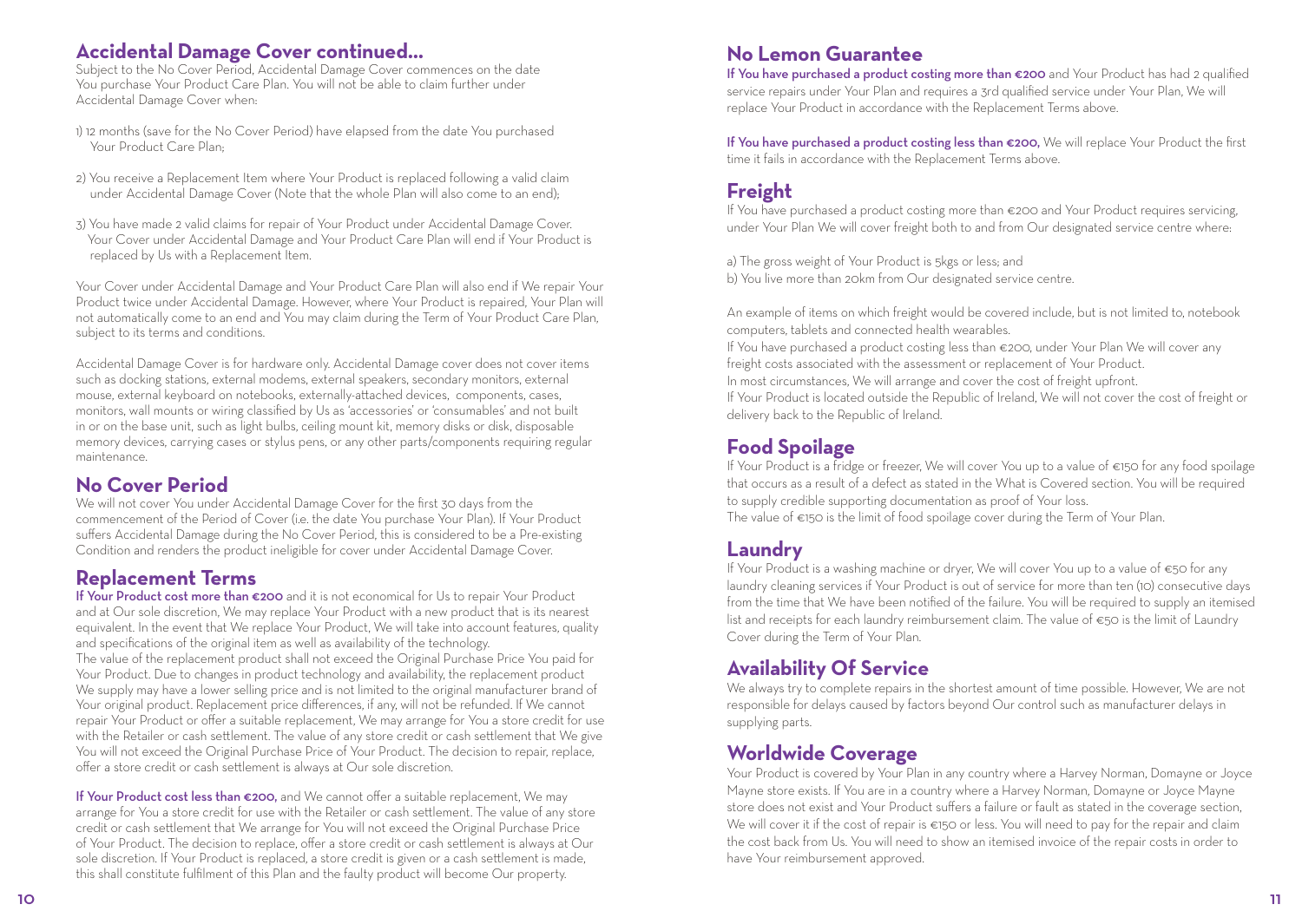#### **What Is Not Covered**

#### Your Product Care Plan does not cover:

- 1. Faults or failures covered by the manufacturer during he manufacturer's warranty period. 2.Defects or design faults that are covered by the original product manufacturer or distributor whether or not through the process of a product recall.
- 3. Repairs carried out by repair agents that are not authorised by Us.
- 4. Repairs or replacements that have been organised without following the claims procedure listed in this document or without Our authority.
- 5. Costs, except where specifically mentioned in these terms and conditions, such as costs associated with freight, transportation or delivery for Your Product.
- 6. Service call, repair costs or replacement costs where the fault is not covered under Your Plan.
- 7. Costs associated with installation, uninstalling, dismantling, or re-installation of Your Product.
- 8. Costs associated with any damage that occurs during transportation, installation, uninstalling, dismantling or re-installation of Your Product.
- 9. Costs associated with routine maintenance and servicing such as cleaning, adjustments, lubrication, alignments, reprogramming, tuning or upgrades.
- 10. Accidental Damage of any type or from any cause that is not one of the specific events expressed to be covered under Your Plan.
- 11. Accessories such as, but not limited to, on-ear headphones, over-ear headphones, microphones, cords and cables, ancillary game controllers and memory cards
- 12. Mechanical or Electrical Failures of Your Product caused by:
- Negligence, accidental or deliberate misuse or unauthorised alterations;
- Liquid penetration after Your accidental cover has elapsed:
- Infestations of vermin, pests or insects or animals including domestic pets;
- Cosmetic damage from any cause;
- Accidental Damage from any cause after 12 months
- have elapsed from when You purchased Your Plan;
- Rust, corrosion or mould (with the exception of sulphur damage);
- 13. Repairs or replacement to any:
- Consumables, including but not limited to User Replaceable Batteries, fuses, filters, bulbs, globes, lamps, user replaceable elements, toners, drums and print heads;
- Monitors or televisions as a result of burned phosphor, screen burn or finger prints;
- Speakers as a result of overloading;
- Software, data or removable data medium caused by the Mechanical or Electrical Failure of Your Product.
- 14. If Your Product is under €200, the replacement of any accessories which may include head phones, remote controls or external devices.
- 15. Any single claim amount which exceeds the Original Purchase Price of Your Product.
- 16. Faults caused by consumables and/or use of consumables not recommended by the manufacturer's guidelines.
- 17. Repair or replacement of batteries in Hearables due to faults caused by wear and tear.
- 18. Faults or failures of User Replaceable Batteries in cordless vacuums, including but not limited to faults caused by wear and tear.

### **What Is Not Covered continued...**

#### No cover is provided under Accidental Damage Cover for:

- 1. Any and all Pre-existing Conditions that occur prior to the Purchase Date of Your Product and/or any product sold used, damaged, or "as-is" from the Retailer, distributor and or manufacturer when it was first sold;
- 2. Recovery or repossession of Your Product for any reason whatsoever;
- 3. Fraudulent or dishonest acts on Your part or with Your consent;
- 4. Theft;
- 5. Failure of Your Product caused by mechanical or electrical breakdown not resulting from Accidental Damage;
- 6. Any recovery or transfer of data stored on Your Product. We do not provide You any data recovery services under this cover;
- 7. Any damage to Your Product that is cosmetic only or does not otherwise affect its performance and/or functionality;
- 8. Wear and tear;
- 9. The acquisition or destruction of Your Product by order of any government, public or statutory authority;
- 10. Your Product if it is a mobile phone, e-scooter or drone;
- 11. Your Product that is intentionally damaged. If We find evidence of intentional damage, We are not obligated to repair or replace Your Product;
- 12. Accidental Damage caused by war, invasion or act of foreign enemy, hostilities, civil war, rebellion, riot, strike, labour disturbance, lockout, or civil commotion;
- 13. Accidental Damage due to third party actions, fire, insects, animals, exposure to weather conditions, extreme temperature, windstorm, sand, dirt, flood, or acts of god;
- 14. Damage from abuse, misuse, neglect, introduction of foreign objects into Your Product, mechanical or electrical breakdown, unauthorized modifications or alterations to Your Product, failure to follow manufacturer's instructions;
- 15. Costs associated with the replacement of a sim card;
- 16. Hand controller where the product is a games console;
- 17. Costs associated with investigative services where no problem can be found or where claim was found to be invalid.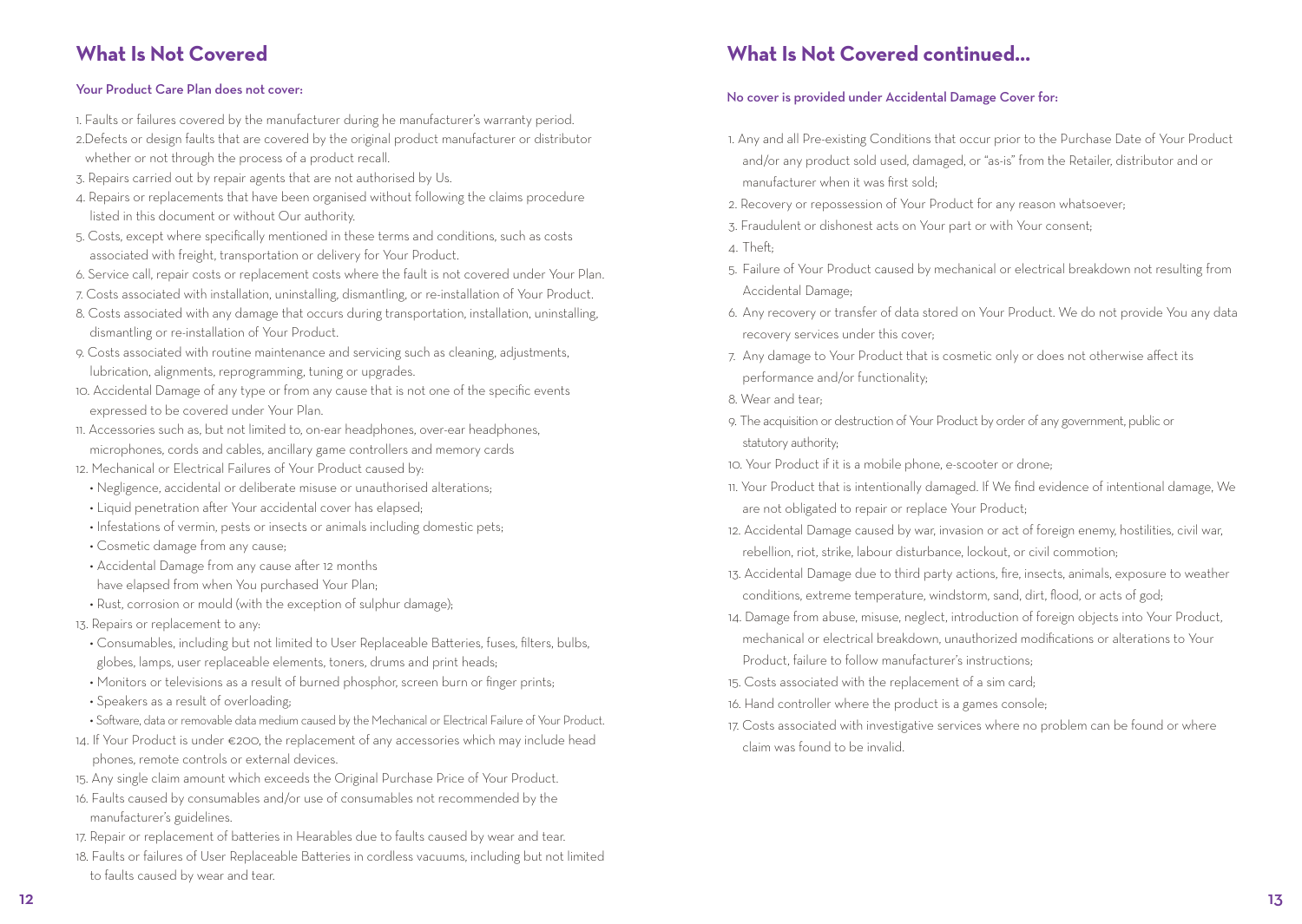#### **Definitions**

Accidental Damage: means physical damage which occurs as a result of a sudden, unforeseen and unexpected event. The event must arise from a single identifiable incident.

Administration Fee: means the amount You have to pay each time You make a claim which is accepted under Accidental Damage cover.

Administrator: Frith Service Contracts Ltd, Business Number 373654 (trading as Brightside), located at Unit 85/86, First Floor Boardwalk, Omni Shopping Centre, Santry, Dublin 9, who is registered and regulated by the Central Bank of Ireland under No C51103.

Hearable Device, Hearables: means electronic in-ear-devices designed for multiple purposes ranging from wireless transmission (e.g. audio playback), communication objectives and fitness tracking.

**Insurer:** AWP P&C S.A. – Dutch Branch, trading as Allianz Partners Europe, located at<br>Poeldijkstraat 4, 1059 VM Amsterdam, the Netherlands, Corporate identification No 33094603, is registered at the Dutch Authority for Financial Markets (AFM) No 12000535 and is authorised by L'Autorité de Contrôle Prudentiel et de Résolution (ACPR) in France and authorised by the Central Bank of Ireland for conduct of business.

Mechanical or Electrical Failure: means a sudden or unforeseen failure of Your Product arising<br>from a mechanical or electrical fault.

Non-User Replaceable Batteries: refers to a battery or batteries that is not a User Replaceable<br>Battery and can only be accessed by a qualified service agent.

Original Documents: means Your original purchase receipt and tax invoice issued by the Retailer which sold Your Product to You.

Original Purchase Price: means the amount shown on the purchase receipt and/or Tax Invoice being the cost of Your Product.

Pre-existing Condition: the Product covered under Your Plan, has suffered a fault and/or Accidental Damage before You purchased the Product.

Purchase Date: means the date shown on Your Original Documents.

User Replaceable Batteries: refers to a battery or batteries in a product that can be removed<br>and replaced by You or a service agent, following instructions from the manufacturer or product manual. E.g. batteries in cordless vacuums.

Replacement Terms: means the paragraphs in this document under the heading "Replacement Terms".

Retailer: refers to the selling Retailer or an authorised agent of the selling Retailer whose name appears on the original purchase receipt and/or tax invoice as the supplier.

You, Your: means the person or persons named as the purchaser on the original purchase receipt and/or Tax Invoice.

Your Product: means any electrical or battery operated product that You purchased as described in the purchase receipt and/or Tax Invoice.

Your Plan, Your Product Care Plan: means the Product Care Plan that You have purchased<br>with Your Product

We, Us, Our: refers to AWP P&C S.A. - Dutch Branch, trading as Allianz Partners Europe, located at Poeldijkstraat 4, 1059 VM Amsterdam, the Netherlands, Corporate identification No 33094603, who is registered at the Dutch Authority for Financial Markets (AFM) No 12000535 and is authorised by L'Autorité de Contrôle Prudentiel et de Résolution (ACPR) in France and authorised by the Central Bank of Ireland for conduct of business (Allianz Partners Europe) and / or Frith Service Contracts Ltd, Business Number 373654 (trading as Brightside), who is registered and regulated by the Central Bank of Ireland under No C51103 and administers Product Care on Allianz Partners Europe's behalf (including claims handling and premium collections).

## **ATTACH INVOICE HERE**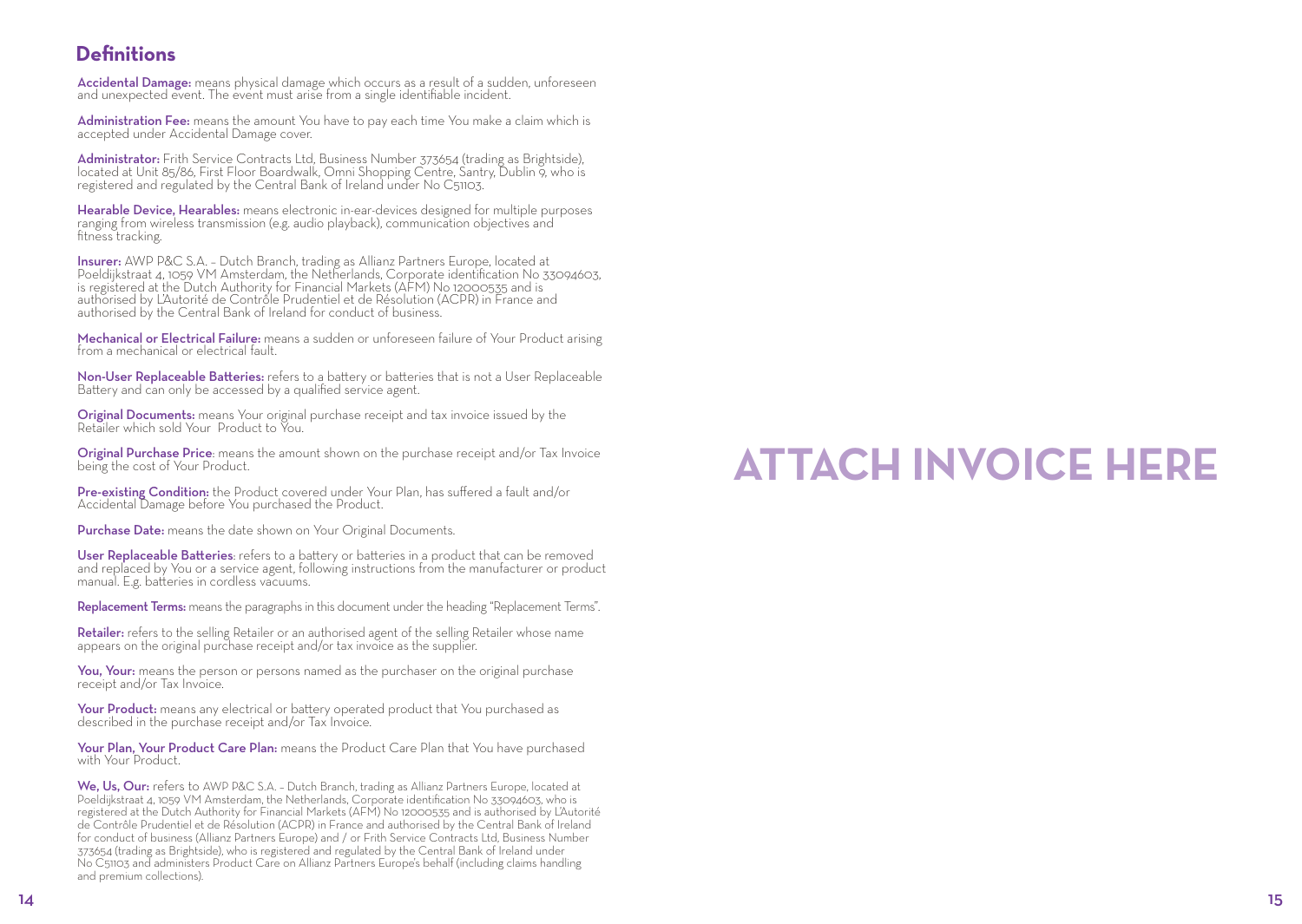#### **Claims procedure:**

#### Before calling please conduct a basic check of Your Product.

Is Your Product plugged in and turned on?



 $\bm{\mathcal{U}}$ 

 $\boldsymbol{\omega}$ 

 $\blacktriangledown$ 

 $\blacktriangledown$ 

 $\blacktriangledown$ 

Does Your Product require new User Replaceable Batteries?

Have You checked Your manufacturer's instruction booklet? Many manufacturer's instruction booklets contain "trouble shooting" tips.

If the problem still persists follow Our simple claims procedure to make a claim under Your Product Care Plan. Please have Your Original Documents ready. You can raise a claim by either:

- Going online at www.productcareclaims.ie
- Calling Us on 1800 200 503 from Monday to Friday, 9:00am to 5:30pm (excluding public or bank holidays).

One of Our friendly customer service representatives will verify Your details and assist You with Your query.

#### **Transferring Your Product Care Plan**

Your Plan can be transferred to a new owner at the sale of Your Product providing advice from You is given to Our customer services centre. Please call Our customer services Hotline on 1800 200 503, during Our operating hours as set out below or mail Your advice to the address below.

#### **Data Protection Notice**

You should note that, by virtue of Your engagement or interactions with Us or by virtue of providing Us with personal information on You or individuals connected with You (for example directors, employees, representatives or clients), You will provide Us and Our related entities and agents with personal information which constitutes personal data within the meaning of the General Data Protection Regulation (Regulation 2016/679, the "Data Protection Legislation").

We as data controller, may collect, store and use Your personal data for the following lawful purposes: (i) to provide this product care plan/warranty to You or to investigate, assess and pay claims under Your Plan (i.e. where this is necessary for the performance of the contract); (ii) where this is necessary for compliance with a legal obligation to which We are subject; and/or (iii) for direct marketing purposes (i.e. where this is necessary for the purposes of the legitimate interests of Us or a third party). Should We wish to use Your personal data for other specific purposes (including, if applicable, any purpose that requires Your consent), We will contact You.